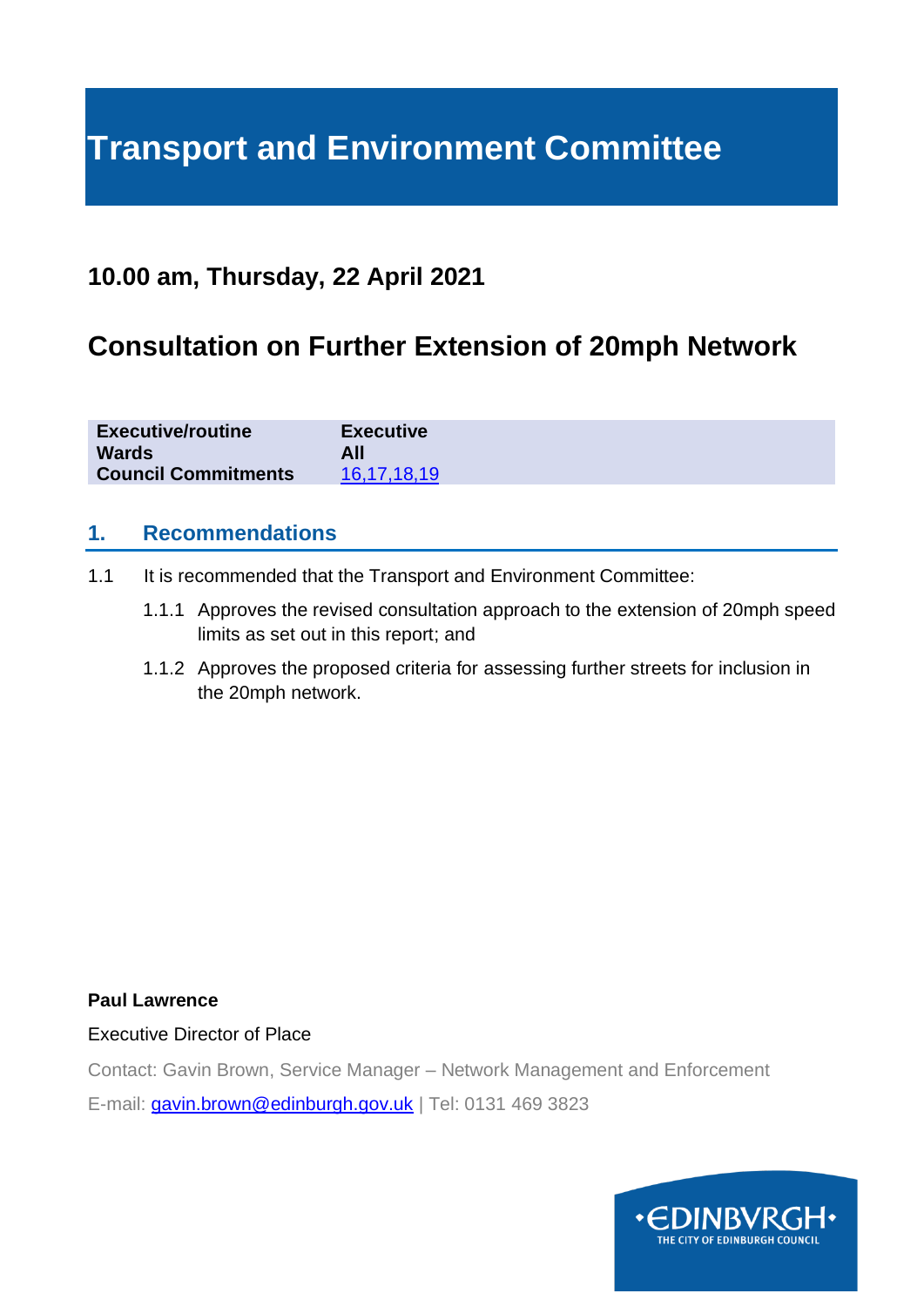**Report**

## **Consultation on Further Extension of 20mph Network**

#### **2. Executive Summary**

2.1 This report presents a revised approach to undertaking a review of the potential to extend Edinburgh's current 20mph network. It outlines a consultation process to seek views on levels of support for extending the network and for identifying further streets for inclusion. Due to the Covid-19 pandemic and the restrictions in place for physical distancing, it has not been possible to deliver the original consultation programme, as approved by Committee on [27 February 2020,](https://democracy.edinburgh.gov.uk/documents/s14506/Item%207.3%20-%20106898_Approach%20to%20Extension%20of%2020mph%20Speed%20Limits_270220_v1.4.pdf) as planned.

#### **3. Background**

- 3.1 Transport and Environment Committee approved a citywide 20mph network for Edinburgh in [January 2015,](https://www.edinburgh.gov.uk/downloads/file/26222/delivering-the-lts-20mph-speed-limit-roll-out-13-jan-2015) following extensive public consultation and research. The 20mph network was implemented to reduce the risk and severity of collisions, encourage people to walk and cycle and create more people friendly streets and neighbourhoods.
- 3.2 The network supports the aims of **Edinburgh's City Centre Transformation (ECCT)** Strategy and the [City Mobility Plan](https://www.edinburgh.gov.uk/city-mobility-plan-1) (CMP) by improving the way the city's residents and visitors can move about and enjoy its spaces and places. In March 2018, Edinburgh became Scotland's first city to implement a citywide network of streets with a 20mph limit.
- 3.3 Findings from the evaluation of the 20mph rollout were reported to Committee in [October 2019.](https://www.edinburgh.gov.uk/downloads/file/26717/evaluation-of-the-20mph-speed-limit-roll-out) Public support for the limit, and subsequent requests for it to be extended, indicate that there is an appetite for wider application, whilst early outputs from monitoring activities are positive in relation to the project's core objectives. Independent research undertaken for the evaluation report revealed that support for the network had risen from 58% before implementation to 65%.
- 3.4 The latest research on 20mph from the Scottish Collaboration for Public Health Research and Policy (SCPHRP) shows accidents have reduced by about a third in Edinburgh in the two years after the speed limit was lowered to 20mph across many parts of the city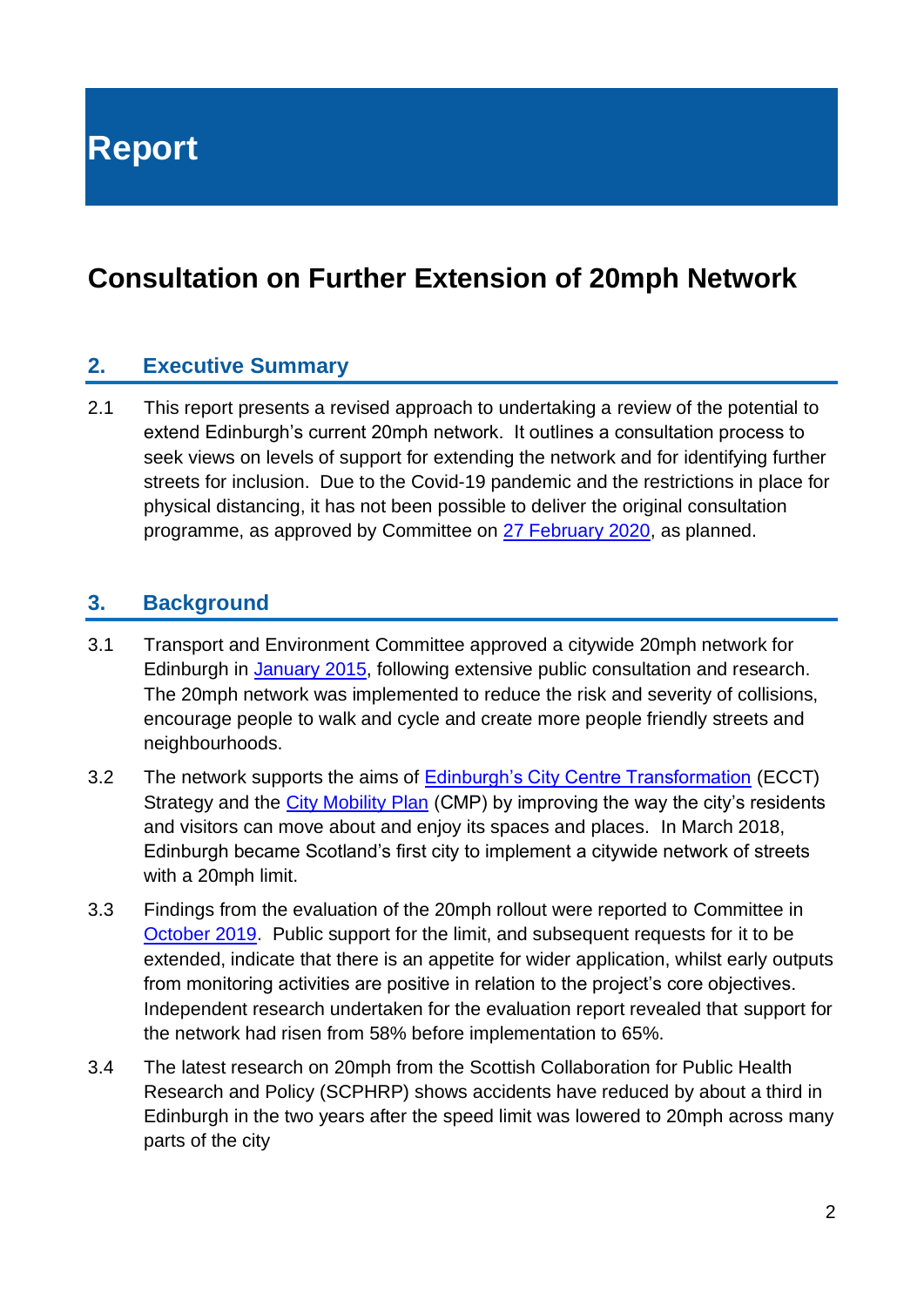3.5 On 27 February 2020, Committee approved a consultation process to seek views on levels of support for extending the network and for identifying further streets for inclusion. It was originally intended to start the consultation in May 2020, with a view to reporting back to Committee on its findings in Autumn 2020. However, due to the Covid-19 pandemic and the restrictions in place for physical distancing, it has not been possible to adhere to this timescale. An update was provided to the Committee on [28 January 2021](https://democracy.edinburgh.gov.uk/documents/s31282/Item%207.5%20-%20Objections%20to%20TRO%20Prop%20ext%20of%2020mph%20with%20apps.pdf) as part of a report on the Objections to TRO/20/07.

#### **4. Main report**

- 4.1 Rather than adopting a purely reactive, street by street approach to extending the network, it is instead proposed to undertake a strategic review of all roads that currently retain a 30mph speed limit.
- 4.2 Key criteria to be considered when assessing further streets for inclusion in the network are set out in Appendix 1 and briefly summarised below:
	- 4.2.1 Existing function and character of the street, taking account of factors such as housing density, road/footway widths and road user types and numbers;
	- 4.2.2 Planned developments or other proposals that would change the nature of the street; and
	- 4.2.3 Potential impact on bus services.
- 4.3 The criteria for assessing rural roads or those with a predominantly rural character will be considered as part of the upcoming review of roads with 40mph or higher speed limits.
- 4.4 One of the key components of the previously approved consultation process was to commission consultants to carry out household surveys to provide a representative sample of views from across the city. However, under the current Covid-19 restrictions and the need for physical distancing, it is not possible to safely carry out these surveys and it may be some time before it will be safe to do so.
- 4.5 The following table shows the consultation that was originally planned and what is now being proposed.

| <b>Consultation originally planned</b>                                        | <b>Consultation proposed</b>                                                       |
|-------------------------------------------------------------------------------|------------------------------------------------------------------------------------|
| Develop a survey and seek comments<br>from key stakeholders including Lothian | It is proposed to widen the reach of the<br>survey and include key stakeholders as |
| Buses, Police Scotland the Transport                                          | part of a public online consultation.                                              |
| and Active Travel Forums, Community                                           |                                                                                    |
| Councils and residents' associations.                                         | The public online consultation would be                                            |
|                                                                               | promoted widely in the Press, on the                                               |
| Included in the survey would be a list of                                     | Council website and on social media to                                             |
| streets for potential inclusion in the                                        | encourage a wide range of                                                          |
| network. There would also be scope in                                         | organisations and individuals to take                                              |
| the survey to identify other streets for                                      | part. A briefing note would be sent to                                             |
|                                                                               | Councillors and stakeholder                                                        |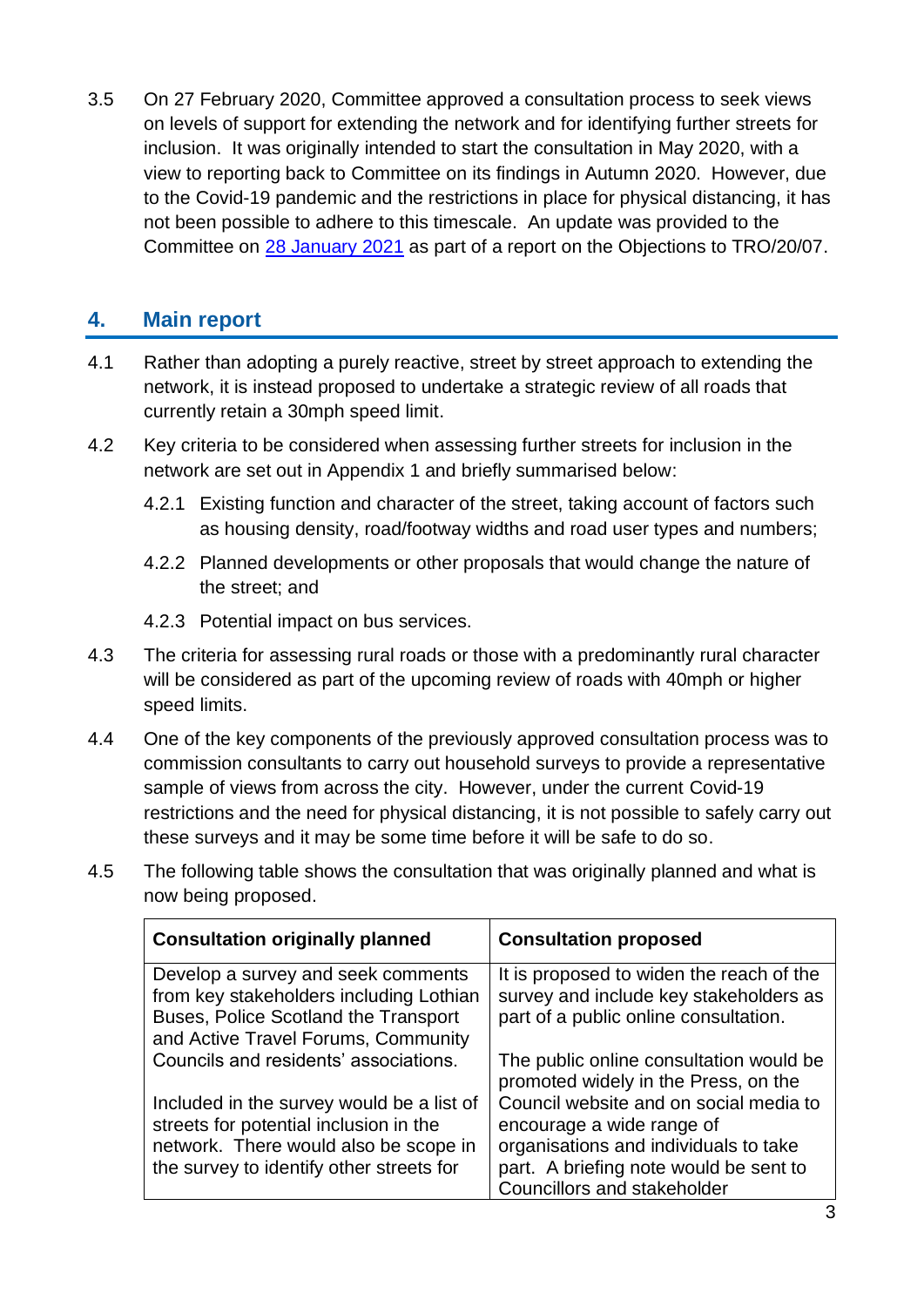| potential inclusion in the network and<br>provide reasons for this. | organisations with details of the<br>consultation and inviting them to share<br>the survey through their networks. A<br>paper version of the survey would also<br>be made available. |
|---------------------------------------------------------------------|--------------------------------------------------------------------------------------------------------------------------------------------------------------------------------------|
| Commission consultants to carry out                                 | Commission consultants to carry out                                                                                                                                                  |
| household surveys to ensure wider                                   | market research to ensure a                                                                                                                                                          |
| representation from a representative                                | representative sample of Edinburgh's                                                                                                                                                 |
| cross section of Edinburgh residents                                | population.                                                                                                                                                                          |

- 4.6 It is planned to start the consultation in June 2021, with a view to reporting back to Committee on its findings in late 2021.
- 4.7 Any proposed changes to speed limits would be subject to a further statutory consultation process before implementation.

#### **5. Next Steps**

5.1 Subject to Committee approval, it is planned to procure consultants through the Council's Professional Services Framework to undertake Geographic Information System (GIS) mapping of the 20mph network and carry out market research. It is intended to report to Committee on the outcomes of the consultation in late 2021.

#### **6. Financial impact**

6.1 The cost of the GIS mapping and market research for the consultation is estimated at £30,000 and can be met from funding allocated to Active Travel within the Transport programme.

#### **7. Stakeholder/Community Impact**

- 7.1 The input of stakeholders has been gathered at each stage of the development of the 20mph project. Views of stakeholders, including Lothian Buses, Police Scotland, emergency services, transport providers and interest groups, people with protected characteristics, businesses, community councils and residents' associations, will be sought.
- 7.2 The consultation will be available on an accessible online platform. The survey will be available on request in other formats such as regular print, large print, braille, translation into other languages.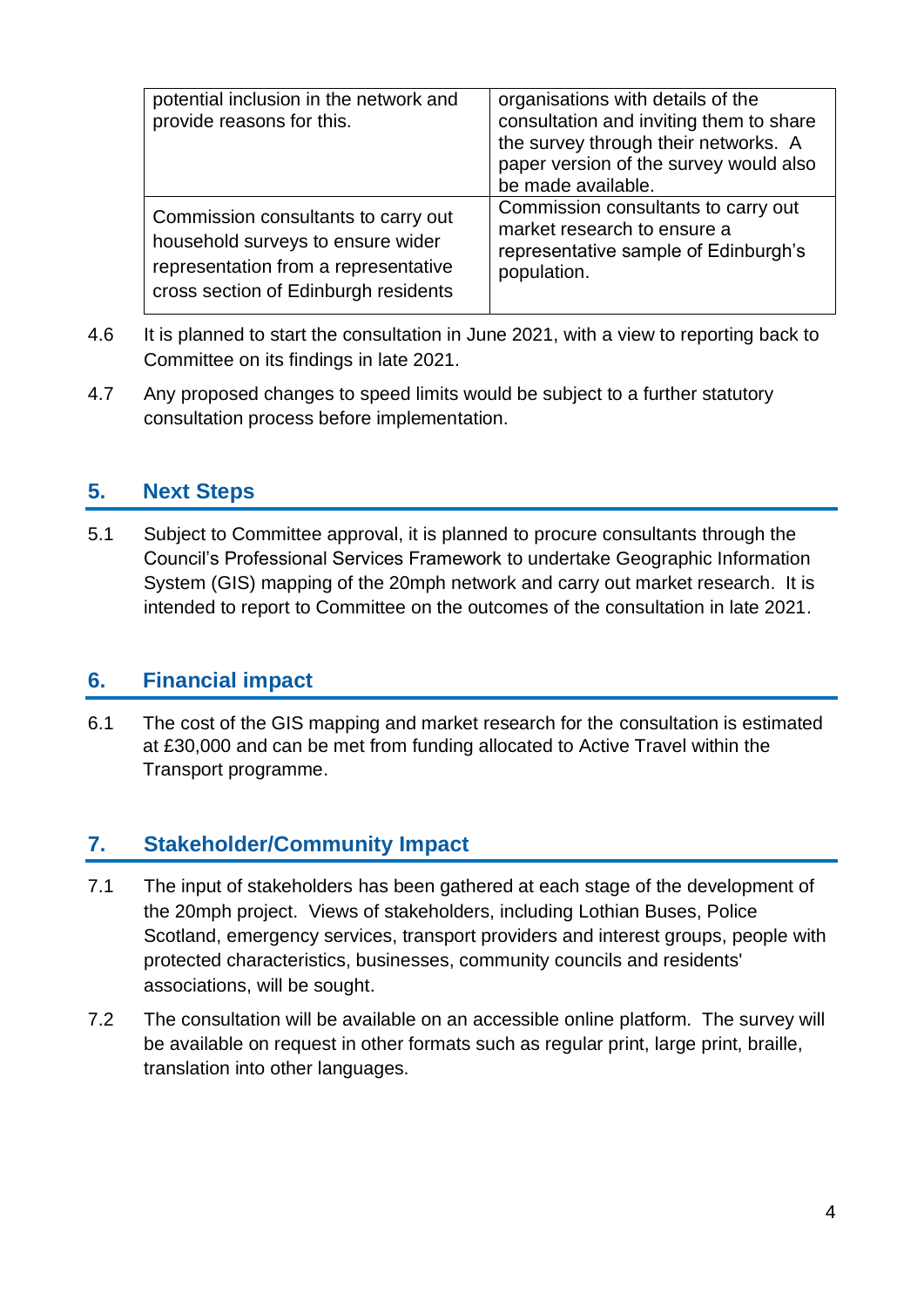- 7.3 An Integrated [Impact Assessment](https://www.edinburgh.gov.uk/downloads/file/29311/20mph-network-implementation-iia) (IIA) has been carried out and is reviewed throughout the project. The IIA identifies a majority of positive impacts for people with protected characteristics.
- 7.4 The positive impacts for sustainability relate to the principle that places are for people rather than motor traffic. Reducing speed on our roads, helps to create streets which are shared more equally between different road users. It also helps create a safer environment, encouraging people to walk, wheel and cycle and to enjoy spending time in their neighbourhoods. It is also expected that environmental and air quality benefits will be realised if safer road conditions result in increased levels of walking and cycling.

#### **8. Background reading/external references**

- 8.1 [Transport 2030 Vision](http://www.edinburgh.gov.uk/downloads/file/355/transport_2030_vision)
- 8.2 Local Transport Strategy Climate Change Framework
- 8.3 [South Central Edinburgh 20mph Limit Pilot Evaluation –](http://www.edinburgh.gov.uk/downloads/file/7820/south_central_edinburgh_20mph_limit_pilot_evaluation_2013) Transport and Environment [Committee, 27 August 2013 \(Item 7.3\).](http://www.edinburgh.gov.uk/downloads/file/7820/south_central_edinburgh_20mph_limit_pilot_evaluation_2013)
- 8.4 Department for Transport [Circular 01/2006 Setting Local Speed Limits](http://www.dft.gov.uk/pgr/roadsafety/speedmanagement/dftcircular106/dftcircular106.pdf)

#### **9. Appendices**

9.1 Appendix 1 – Proposed criteria for assessment of streets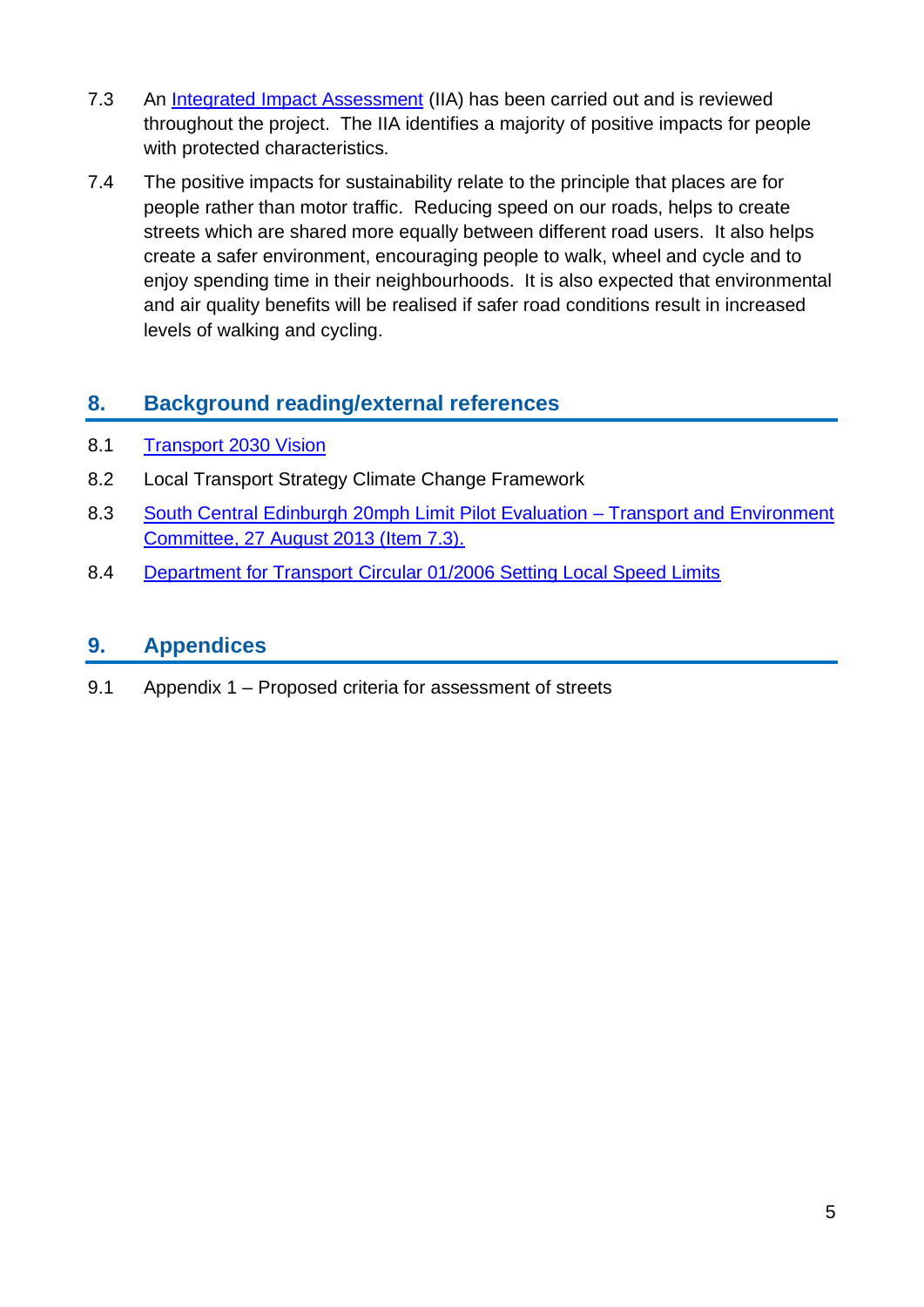#### **Proposed criteria for assessment of streets**

It is proposed to assess the street/road network as follows:

- 1. Consider against criteria set out below for changing limit from 30mph to 20mph or retaining a 30mph limit.
- 2. Adjust where appropriate to deliver 20mph and 30mph networks that are as coherent as possible and avoid confusing changes in speed limit.
- 3. Seek to locate changes of speed limit in places where the character of the road changes noticeably (road gets narrower, type of housing alters, housing gets closer to carriageway, on street parking gets denser).

| Change from 30mph to 20mph                                                                         |                                                                                                                                                                                                                                                                                            |                                                                                                                                                             |  |  |
|----------------------------------------------------------------------------------------------------|--------------------------------------------------------------------------------------------------------------------------------------------------------------------------------------------------------------------------------------------------------------------------------------------|-------------------------------------------------------------------------------------------------------------------------------------------------------------|--|--|
| <b>Factors to be</b><br>considered                                                                 | <b>Details</b>                                                                                                                                                                                                                                                                             | <b>Relationship with</b><br>30mph criteria                                                                                                                  |  |  |
| 1. Retail presence                                                                                 | Groups of shops with frontage more than<br>100m in length (not supermarkets with large<br>car park between building and street).                                                                                                                                                           | Over-rules all                                                                                                                                              |  |  |
| 2. Residential<br>frontage density, as<br>defined in Edinburgh<br><b>Street Design</b><br>Guidance | Medium or high density housing frontage for<br>more than 200m length i.e. 2 storey or<br>higher terraced/continuous flatted blocks or<br>similar (e.g. closely spaced blocks).<br>May not be appropriate if large gardens or<br>equivalent significantly separates housing<br>from street. | Over-rules A and B.<br>C <sub>n/a</sub>                                                                                                                     |  |  |
| 3.Schools                                                                                          | Series of part-time 20mph limits where<br>overall length of part-time 20 exceeds<br>length remaining at 30mph.                                                                                                                                                                             | Consider balance of<br>benefits. How does<br>the street relate to<br>other 20mph or<br>30mph criteria? If<br>marginal, presume in<br>favour of 20mph limit. |  |  |
| 4. Pedestrian/Cycling<br>Activity                                                                  | Street forms part of the National Cycle<br>Network or QuietRoutes networks, OR<br>Important cycling connection and not a<br>significant bus route OR                                                                                                                                       | Over-rules A if the<br>reason is cycle-<br>related and cycling is<br>on-carriageway.                                                                        |  |  |
|                                                                                                    | Presence of buildings/facilities that are<br>expected to generate significant pedestrian                                                                                                                                                                                                   | Otherwise over-ruled<br>by A.                                                                                                                               |  |  |
|                                                                                                    | and/or cycle numbers on street, comparable<br>to a shopping street e.g. large hospital,<br>university campus, major recreational<br>destination.                                                                                                                                           | Over-rules B.<br>C <sub>n/a</sub>                                                                                                                           |  |  |